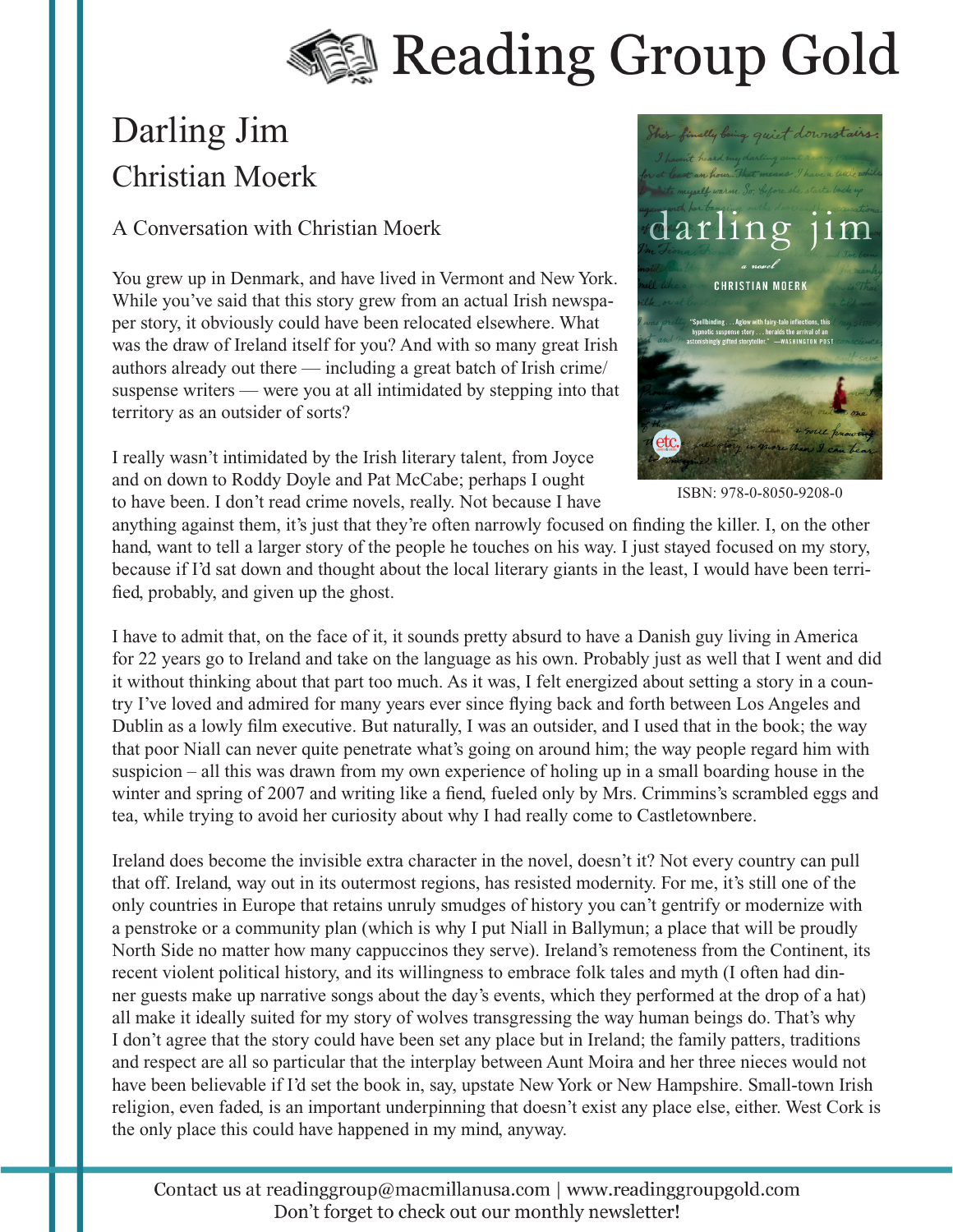

The novel draws on the seanchaí tradition and includes in its own structure several layers of storytelling. Even a few pages into the book, we get Desmond's story (which also includes the townspeople's various takes about what might have happened to the dead women), the beginning of Niall's story (which includes him wanting to be a storyteller of a sort himself with his artwork), then Niall reading Fiona's book, which is not only marked by a desire to tell "the true full story" but also relates its own fascination with the storyteller at the novel's core; and then Jim himself with his own stories, another layer. And that's only the beginning of where all this goes. Was this structure something you'd planned from the start? If not, how did those layers emerge in your own quest to tell this tale?

I planned it all from the start. As a big fan of Kurosawa's 1951 film "Rashomon," in which a violent incident between a samurai, his bride, and a robber are recounted from each person's point of view, I wanted to attempt a multi-layered story in which each scene becomes part of a daisy chain; the more you pull on it, the more will be revealed. But I will tell you that the characters often grabbed more space than I'd planned for them originally; Bronagh the dour, guilty cop, for instance elbowed her way in and showed she could be more than just a plot point. Likewise, desperate Aunt Moira took on many more colors once I'd decided not to treat her as a villain; her need to be loved made her multi-faceted, which is much more fun. But even with the structure I'd laid out  $-1$  always write a 75-page treatment before I start writing the book; it's a chronological spine, complete with plot transitions, some dialogue, and main dramaturgical points – the story itself shifted direction a few times, forcing me to stay on track. Like a Russian doll, really.

While oral and written storytelling takes center stage, there's a strong visual element to the narration as well. You've worked in filmmaking yourself and written about films and filmmakers. How did that background in the visual arts impact your work as a novelist?

I think it'd be dishonest to deny that I think very visually about introducing each scene. Naturally, as you can see, I often become a camera made from flesh and blood when I peer over the ridge to see the lights on a graveyard poor Niall is about to walk near, or see how the bay has been swept clean of boats; I do use the visual medium to ground each scene before diving into each person's psyche. It's probably second nature. I don't think of it as I do it. I find it natural to set the scene. Anything else feels like cheating.

Darling Jim first appeared in your native Denmark. Did the book change at all as you translated it for English-language readers?

I should clarify that I wrote Darling Jim in English first, not the other way around. The 2007 Danish version, then, was the translated version (and I translated the novel myself). This is because I write all my novels in English first, then translate them right afterward for the Danish home market. So, in other words, the Danish version was not the original, even though it was published first. That's why I'm so delighted to finally have someone read the story exactly as it was intended.

I couldn't do a straight translation from English into Danish, because the languages and the tools they have in their idiomatic arsenal are so dissimilar that I had to re-shape many expressions to fit – in this case – Danish ears. Swearing, for instance, takes on a different tone in West Cork than it would in Copenhagen. Ireland is filled with local expressions that are untranslatable, such as "gobshite" or "manky." That meant I had to invent some, or jam existing Danish one into the same hole to see if

Contact us at readinggroup@macmillanusa.com | www.readinggroupgold.com Don't forget to check out our monthly newsletter!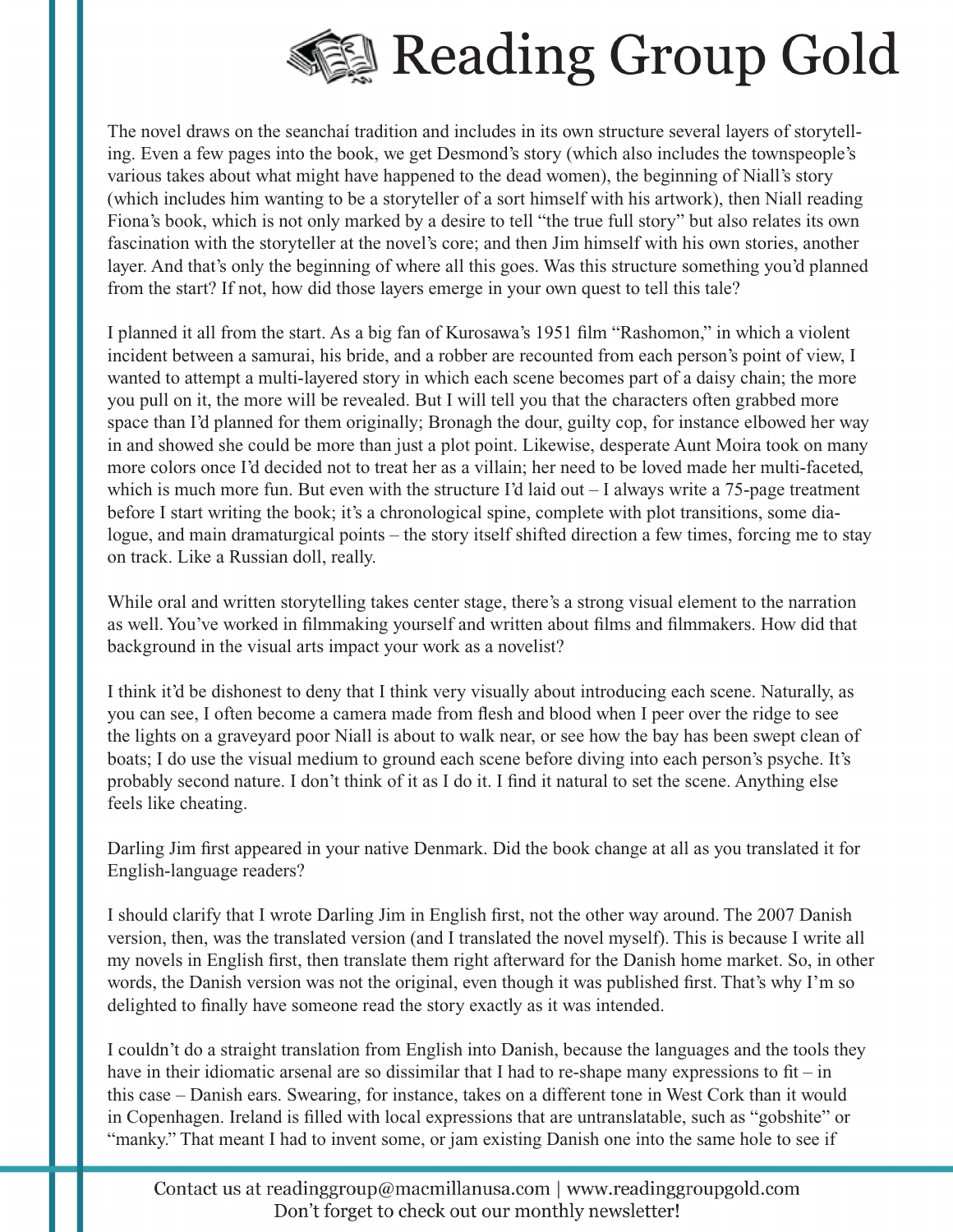

they'd fit. My U.S. publisher has retained all the Irish-isms and resisted the urge to Americanize the dialogue, which I'm so grateful for – anything else would have been a disaster.

Most readers in Denmark still have no idea I conceive and write in English first – they're convinced I start in Danish. And most Americans have looked for the "translated by" credit somewhere and have been confused not to find it. And the answer is simple. It's just me and my bifurcated head.

[Footnote] Christian Moerk's conversation with Art Taylor was originally published on the blog Art & Literature (artandliterature.wordpress.com), and an extended version of this conversation can be found there. Reprinted by permission.

Christian Moerk On writing Darling Jim

Darling Jim, just as he does to unsuspecting townspeople in the book, snuck up on me by degrees. It was about four years ago, and I found myself in Dublin, Ireland writing for an Irish TV show. I missed my flight back to the States, and was stuck for a while. An old friend took pity. "Come down to County Cork," he told me, laughing. "You'll like Castletownbere."

I had been to Ireland several times before, in an earlier life as a movie executive for Warner Bros. in Los Angeles, and was dispatched to overlook films like the historical drama "Michael Collins" and the small, scary "The Butcher Boy." As someone born and raised in Copenhagen, Denmark, I instantly loved not only something familiar I could see with my own eyes – locals playing possum trying to draw you out, and good-natured teasing of strangers like me – but something more powerful:

I was drawn to Ireland's secrets. To what I could only begin to see inside my head.

So when I arrived in the small fishing village of Castletownbere, I saw it spilling over with hidden stories: A long, narrow main street was home to a few pubs, and the air was filled with seagulls' screams. What did people dream about here? What did they love? And what might they fear more than death itself? I walked around for days, listening to teenagers often speaking not English, but Irish, to each other. I soon found the parts of town not meant for tourists: Two derelict graveyards, both at the edge of town, whispered something that could become a story. Before I left my friend's house, I saw a kid on an old motorcycle rattling by on the road, and a character began taking shape in my head. But he had no personality to go with it yet. No flesh, bone, or desire.

I found that desire elsewhere, at another Irish friend's wedding, set in an ancient ruin deep in the rolling hills of the Midlands: A traditional storyteller – a so-called seanchaí – sat all the guests down and began telling us about how the wee folk of the forest were still out there, somewhere, just out of reach. I left already merging the wizened storyteller and the young man on the motorcycle. What if a handsome raconteur arrived in a sleepy town and gradually began to bedevil and charm everyone? I liked it. But on the way back, I still wasn't satisfied. Because who would fight back? Who would rise up and try to resist that handsome smile, the sexy promises, and that beautiful, doomed story?

A random article in an Irish newspaper provided the final leg in the tripod.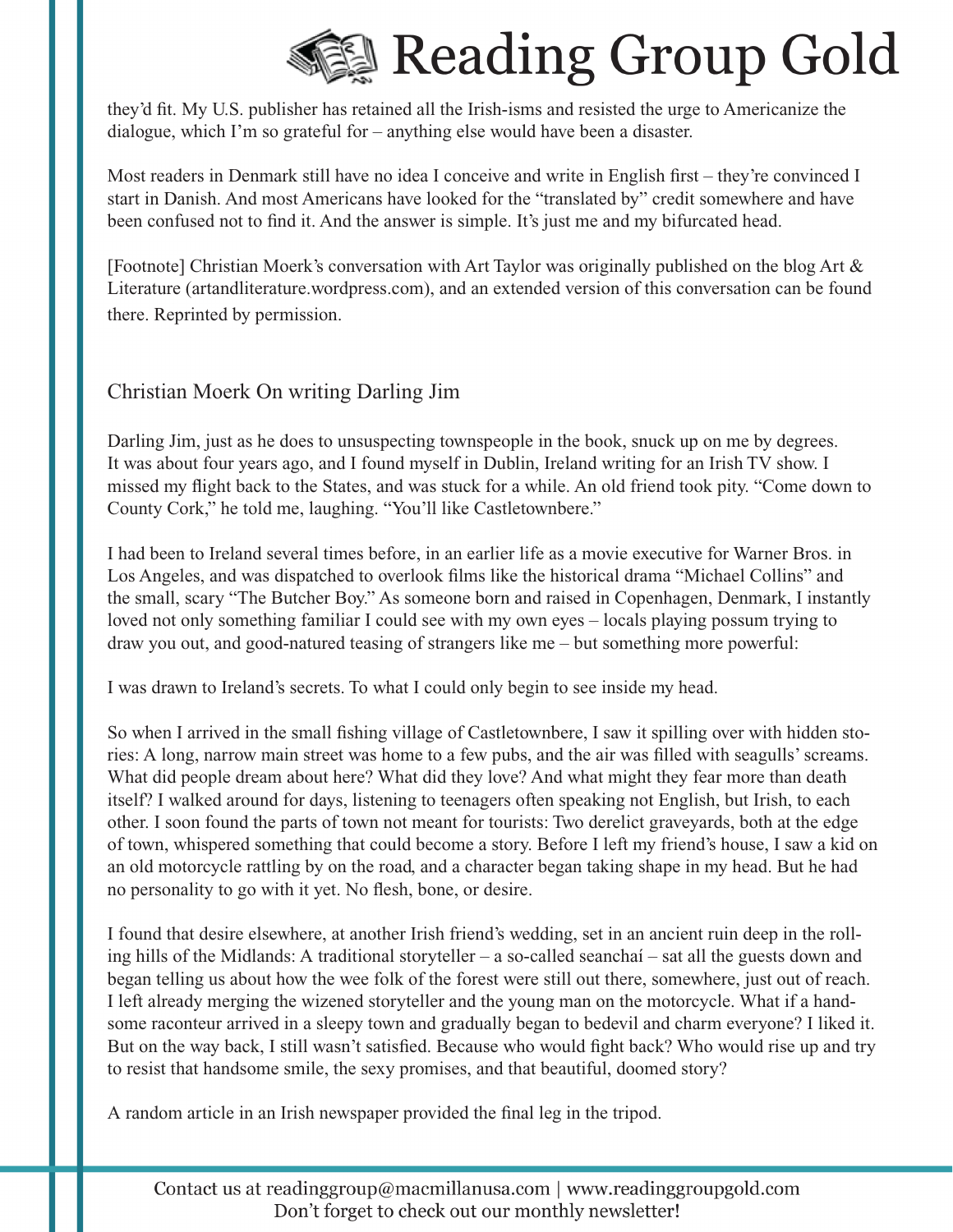

Three middle-aged women had been found in County Kildare, just outside Dublin, it said, apparently dead for weeks. Their elderly aunt was also found dead in the house, and an inquest revealed that all had died from self-starvation. I began, instead, to imagine two young sisters kept as prisoners in their aunt's house as revenge for something that had happened in Castletownbere long ago. Something that involved a man named Jim, a shiny black motorcycle, and a love triangle that didn't end as one might suspect.

Whenever writers tell you that "the book seemed to write itself," I've always cringed at the obvious cliché. But once I started, sitting in a tiny bed-and-breakfast at the edge of Castletownbere, it all came down on the page is if every scene in it were absolutely real, and the sisters' fears and obsessions more lethal than edged weapons. I didn't leave the small room for weeks, to the consternation of the very nice Mrs. Donegan, who somewhat nervously inquired each morning what I was up to today, then? She could hear me typing, she said. I smiled and tried not to answer. Because how do you tell a perfectly lovely citizen of a peaceful fishing village that you're about to populate it with leather-jacketed, dangerous storytellers and three young women trying to tune out that sexy spell, and fight back?

In the end, a different story materialized than the one I'd set out to write.

I had initially focused on Jim's hypnotic talents and the medieval tale he was spinning, but what emerged much more strongly were the three distinct personalities of the courageous Walsh sisters – Fiona, Róisín, and Aoife. They are as real to me as people I've known for years in the real world. As an only child, they're the sisters I'd like to have had. They love each other fiercely, no matter what. They're loyal to the end, and beyond. And they always leave a surprise or two up their sleeve just when you think you have them figured out. Just like the Irish.

Darling Jim is a love story in a thriller's body, a gothic suspense novel wrapped around a detective story. More than anything, it's about investigating the nature of hidden desires.

Do I have a favorite Walsh sister? I do. But I can't tell you which one. The two others would never forgive me.

## Discussion Questions

1. What makes Christian Moerk's storytelling style unique? How were you affected by the novel's innovative structure, which presents Desmond's point of view first, followed by Niall's, before weaving in the girls' voices and the legend of Euan?

2. Why does Niall's artistic vision make him the ideal person to receive Fiona's diary? What might they have thought of each other if they had met when she was alive?

3. What were your first impressions of Fiona when you began reading her words? How did her true self compare to the image of her that was inferred by the police?

4. How did your sympathies shift as you learned more about the Walsh sisters' secrets? How did their early years, and their parents' death, affect the way they handled adversity?

Contact us at readinggroup@macmillanusa.com | www.readinggroupgold.com Don't forget to check out our monthly newsletter!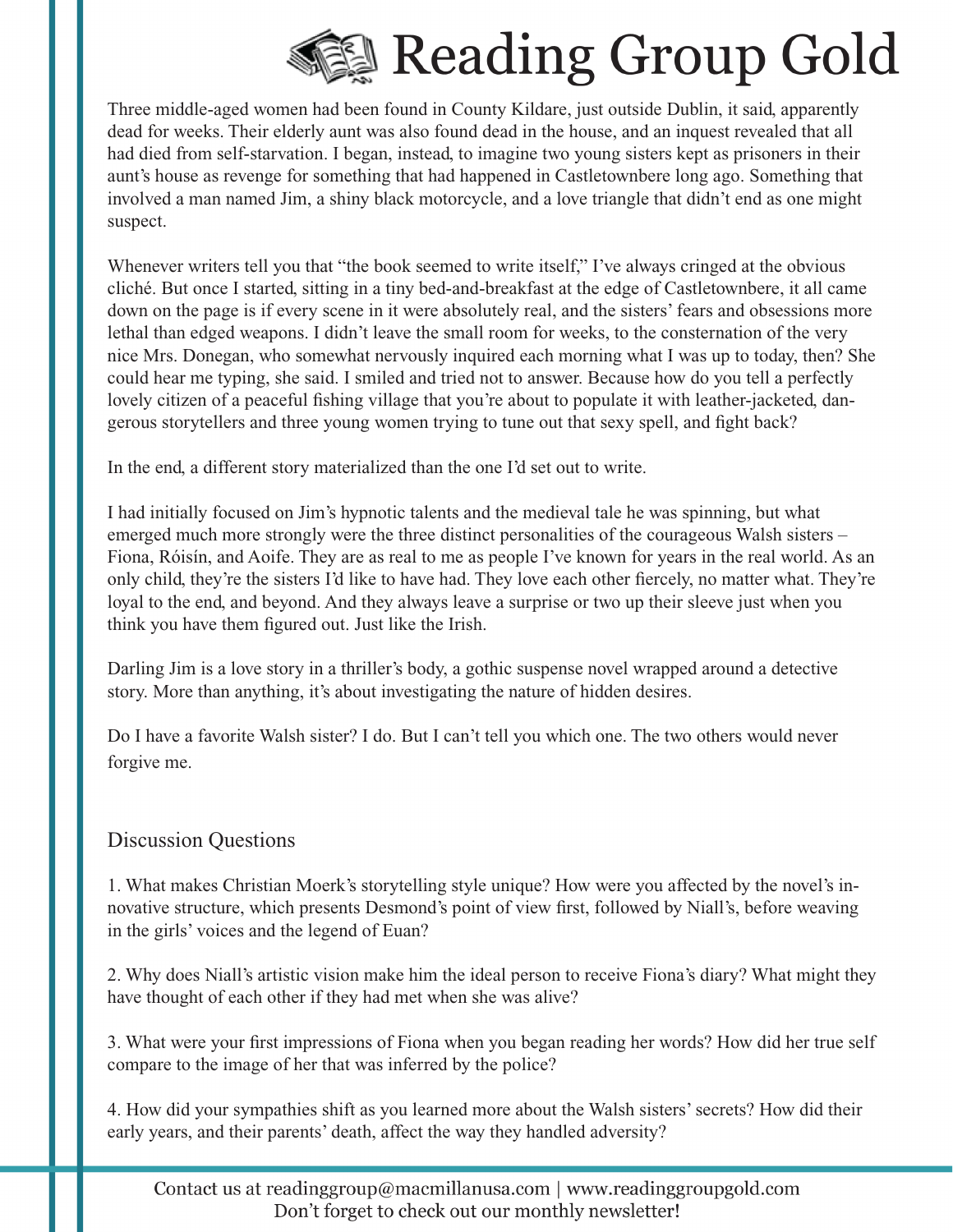

5. Discuss Fiona's impressions of Jim when she meets him in chapter three. Are sex appeal and storytelling the only traits that make him "darling"? Would you have been drawn to someone like him? Would you have cheated on Finbar? (C'mon, be honest!)

6. How would you describe the relationship between Fiona, Aiofe, and Róisín? How do they compare to your siblings?

7. The girls kept diaries during their captivity before they knew they would be read by anybody. Do you think that sustained them as they waited for the end? Do you think they kept diaries when they were children? And do you keep a diary? If so, why?

8. How early do you think Aunt Moira caught on to Jim's wicked ways? And do you believe that loving someone to that degree can make them forgive even the worst of crimes?

9. What gave Fiona and Róisín the ability to conquer their aunt in death? How did storytelling save them in the end?

10. Did you predict that Euan would slay Aisling, or love her? Reread the novel's closing lines. Which triumphs more often-love or death?

Five books Christian Moerk can't live without:

The Story of my Disappearance by Paul Watkins

> This book is like looking into a mirror, but staring back at a stranger's image. Paul Wedekind grows up in the former East Germany and is pressured into becoming a spy. Having betrayed his best friend, he winds up a sleeper agent in Rhode Island, pretending to be a fisherman. When the Berlin Wall comes down, his embassy stops taking his calls. Stuck, his fake identity becomes all he has left. He lives in a stranger's skin. Spectres from his past begin to haunt his fragile present. An elegant psychological drama from a world now long gone.

Close Range: Wyoming Stories by Annie Proulx

> For writing where a sense of place becomes as flesh-and-blood real as the characters, this selection of stories is my favorite of its kind. A chronology of everyday (but desperate) events tattooed onto the hardscrabble landscape, these short, sharp stories seem deceptively simple. But they're not. It's nearly impossible to write this kind of sparse language and evoke such unsentimental beauty. I read this book several times driving cross-country. And I'll read it again. Everything about it feels authentic, never constructed. A masterpiece.

The Things They Carried by Tim O'Brien

> Contact us at readinggroup@macmillanusa.com | www.readinggroupgold.com Don't forget to check out our monthly newsletter!